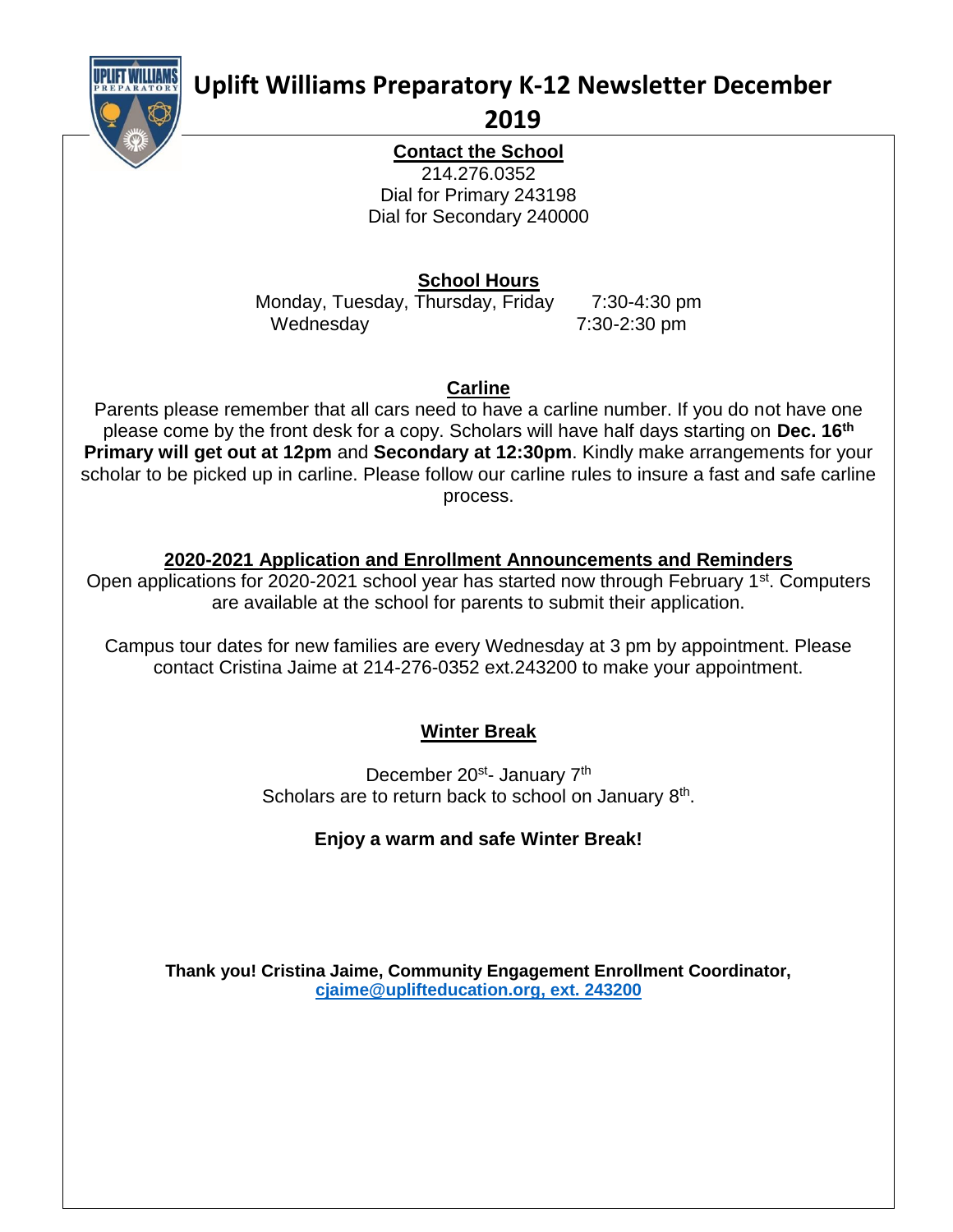#### **December 2019**

| <b>Sunday</b>           | <b>Monday</b>                                                           | <b>Tuesday</b>          | Wednesday                                 | <b>Thursday</b>                                                                         | Friday                                         | <b>Saturday</b>                                                |
|-------------------------|-------------------------------------------------------------------------|-------------------------|-------------------------------------------|-----------------------------------------------------------------------------------------|------------------------------------------------|----------------------------------------------------------------|
| $\overline{1}$          | $\overline{2}$                                                          | $\overline{\mathbf{3}}$ | $\overline{4}$                            | $\overline{\mathbf{5}}$<br><b>K-12 VIP</b><br><b>Williams MS</b><br><b>Science Fair</b> | $\overline{6}$<br>K-12 College<br><b>March</b> | $\overline{\mathbf{7}}$<br><b>MS Saturday</b><br><b>School</b> |
| $\overline{\mathbf{8}}$ | $\overline{9}$<br>Common<br>Assessment<br>2 [Week of<br><b>Testing]</b> | 10                      | 11                                        | $\overline{12}$<br><b>PS Pictures</b><br>with Santa                                     | 13<br><b>MS HW Hall</b><br>Choir<br>Concert    | $\overline{14}$<br><b>MS Saturday</b><br><b>School</b>         |
| 15                      | 16<br><b>Half Days All</b><br>Week                                      | 17                      | 18<br><b>PS Winter</b><br><b>Showcase</b> | 19                                                                                      | $\overline{20}$                                | $\overline{21}$                                                |
| $\overline{22}$         | 23                                                                      | 24                      | 25                                        | $\overline{26}$                                                                         | 27                                             | $\overline{28}$                                                |
| 29                      | 30                                                                      | 31                      |                                           |                                                                                         |                                                |                                                                |
|                         |                                                                         |                         |                                           |                                                                                         |                                                |                                                                |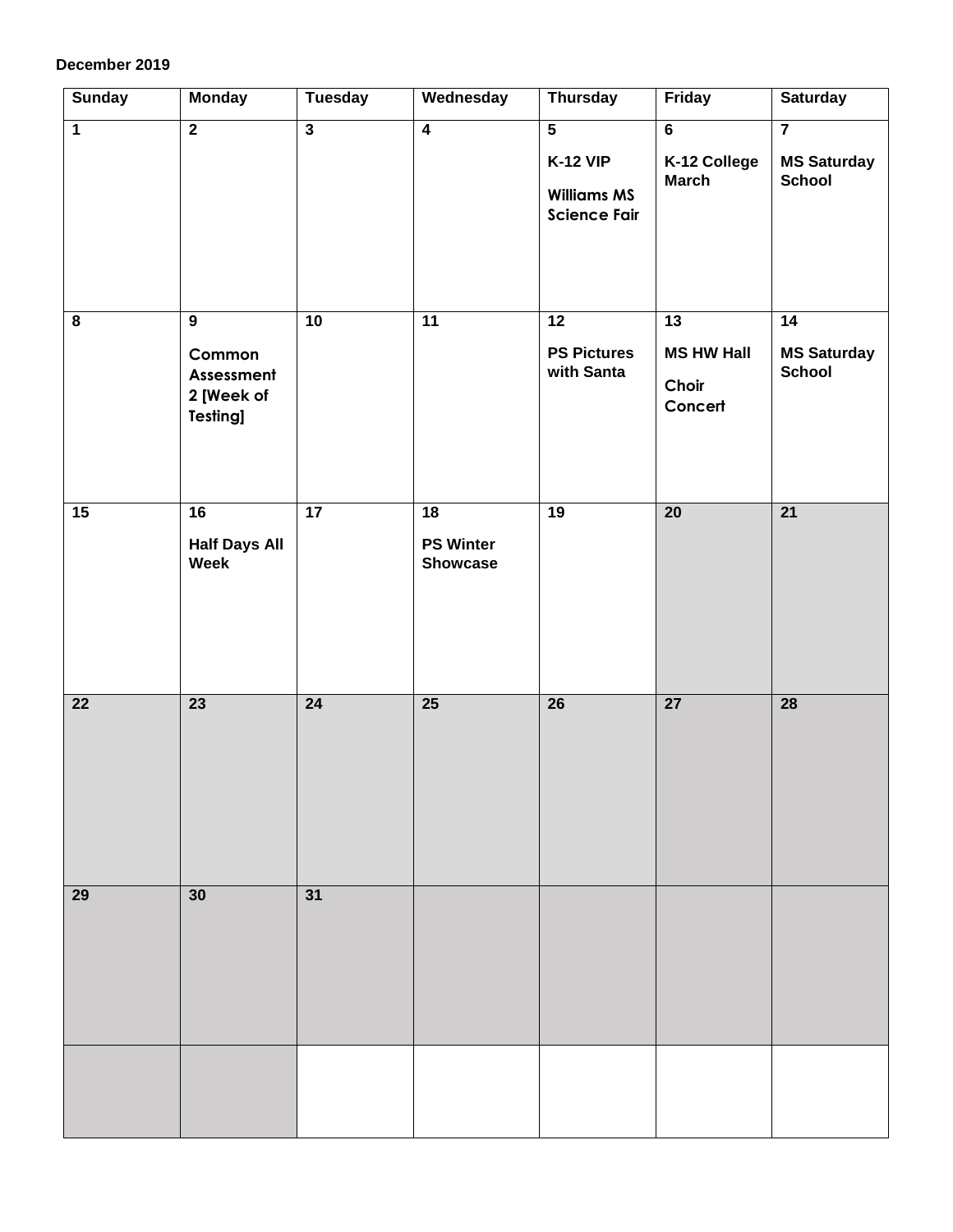### **Holiday Break**

Our last day of school is December 19<sup>th</sup>. During the holiday break, please be sure that your scholars are working on the technology programs for the grade level. Reading and math facts are important things for scholars to continue to practice.

### **Early Release Days**

Dec. 16-19<sup>th</sup> are early release days. Teachers have required training sessions on those days. Kindly make arrangements for your scholar to be picked up in carline as the teachers and staff are in training sessions and no one is available to watch your child.

### **Cold Weather Reminders**

As the cold weather is upon us, please be sure that scholar names are in all coats, jackets and sweatshirts so that items can be returned to them when they leave them around the school. Please recall that in order for scholars to wear coats in the building, they must be navy blue. Coats of other colors must be removed in the building.

### **Holiday Fun**

The week of December 16<sup>th</sup>-19<sup>th</sup> will be a FREE JEANS week for all scholars. Below is a schedule for the Holiday Themes. Your scholar is encouraged to participate in the fun of the holiday season. Please be sure that scholars wear regular shoes on each day for comfort and safety.

\*Dress code for this week is for primary scholars ONLY. If you have siblings in Jr High or High School, please be sure to check what their dress code requirements are for this week.

| Monday 12/16 | Tuesday 12/17  | Wednesday 12/18   | Thursday 12/19          | Friday 12/20      |
|--------------|----------------|-------------------|-------------------------|-------------------|
| Wear RED and | Wear your      | Wear your Holiday | POLAR EXPRESS DAY.      | No School!!!!     |
| <b>GREEN</b> | holiday hat or | Sweater or Shirt  | Wear your pajamas with  |                   |
|              | antlers        |                   | tennis shoes. (No house | Happy Holidays!!! |
|              |                |                   | shoes please)           |                   |
|              |                |                   |                         | See you on        |
|              |                |                   |                         | Wednesday         |
|              |                |                   |                         | January 9, 2019.  |
|              |                |                   |                         |                   |
|              |                |                   |                         |                   |
|              |                |                   |                         |                   |
|              |                |                   |                         |                   |

### **PRIMARY TIPS AND REMINDERS**

College March Day is December 6<sup>th</sup>. Scholars can wear jeans for \$1 and a college or school shirt.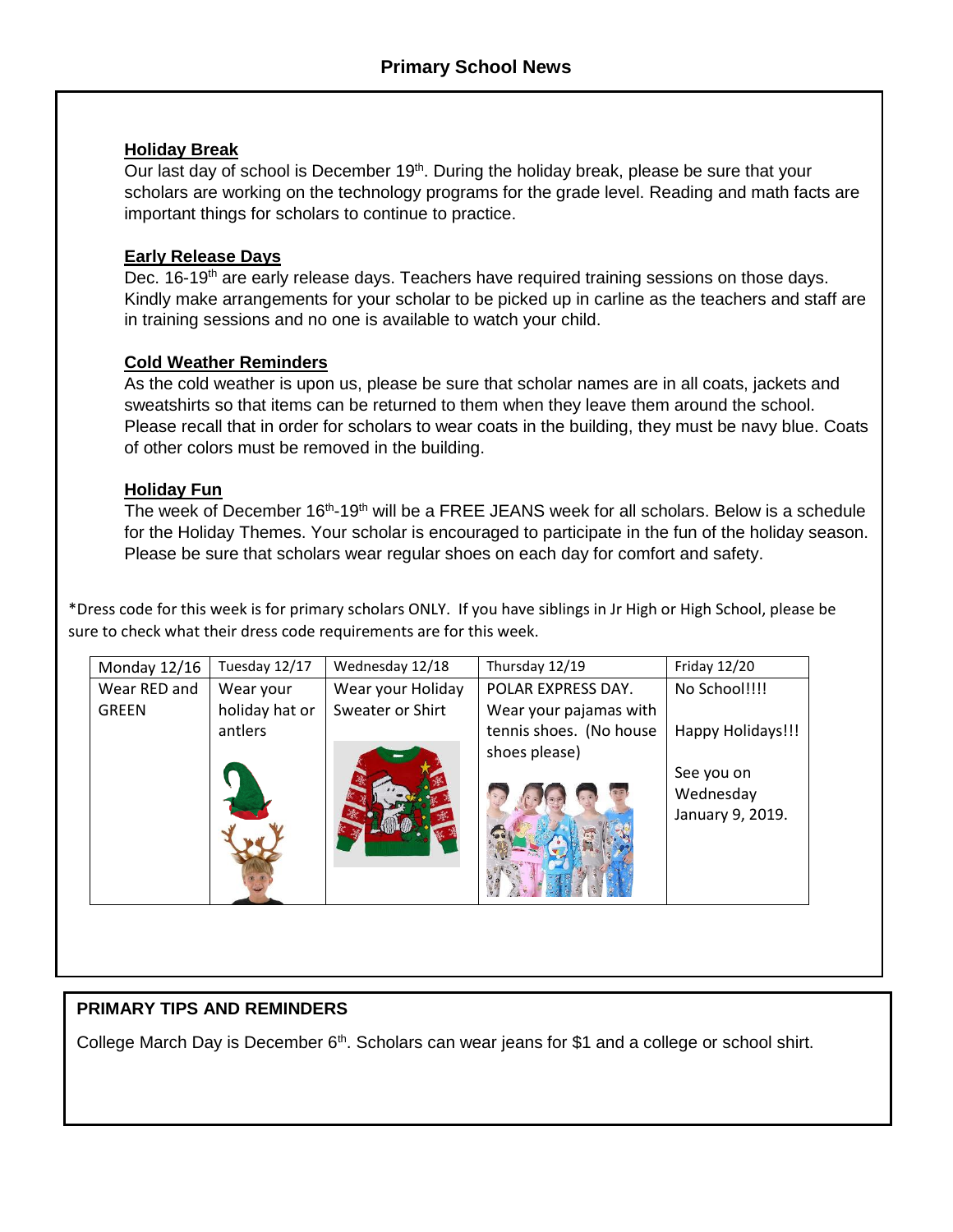### **Middle School News**

Happy December Middle School Parents and Families! We are quickly wrapping up our semester and scholars will have the opportunity to show what they have learned on Common Assessments exams beginning Dec. 9th! It is so important for our scholars to do their very best on these tests as they are strong predictors of how they will do on their STAAR exams in the spring. Please support your scholars by making sure they get to sleep early, eat a good breakfast, and are concentrated in their classes in the days leading up to each exam so they can review important material, ask their teachers questions, and feel confident on test day! Our scholars have worked so hard this semester and we can't wait to celebrate all their amazing results!

> In partnership, Mrs. Bracher *Director* Mr. Hamlin Dean of Instruction Mr. Sapp Dean of Scholars

### **Uniform Reminders**

- Hoodies are not allowed
- Ties must be worn at all times
- If wearing a non-Williams jacket or sweater, please ensure that color is still navy
- Hair dye (non-natural colors) are against our scholar code of conduct
- On Fridays if your scholar cannot find their REACH card, they must dress in their complete uniform (no jeans even if they had a green card. The card is their pass)

#### **Contact Information**

Mrs. Bracher, Director [kbracher@uplifteducation.org](mailto:kbracher@uplifteducation.org)

Mr. Hamlin, Dean of Instruction [jhamlin@uplifteducation.org](mailto:jhamlin@uplifteducation.org)

Mr. Sapp, Dean of Scholars [bsapp@uplifteducation.org](mailto:bsapp@uplifteducation.org)

### **Volunteer Opportunities**

- Saturday School [Food and Snacks for Scholars]
- Pencil Sharpening, REACH Ticket Sorting
- Support with copies

Please reach out to Cristina Jaime if you would like to volunteer for the middle school [cjaime@uplifteducation.org](mailto:cjaime@uplifteducation.org) or fill out a volunteer application at https://uplift.voly.org/

### **Additional Academic Support**

- Every Quarter we send home mandatory tutoring lists by teacher. After school tutoring is mandatory if your scholar is invited, and if they cannot attend, we need parents to call the school to inform teachers directly.
- We invite specific scholars to attend Saturday School based on their academic needs, but this support is open to any scholar in need of extra help. Saturday School is from 9am-12pm, and we do encourage a \$1 donation from each scholar in order to help our parent volunteers make lunches for scholars. Saturday school will occur every Saturday there is not a long weekend (a Friday or Monday off from school. See calendar)

**Remember scholars report back to school in January on Wednesday January 9th, 2019**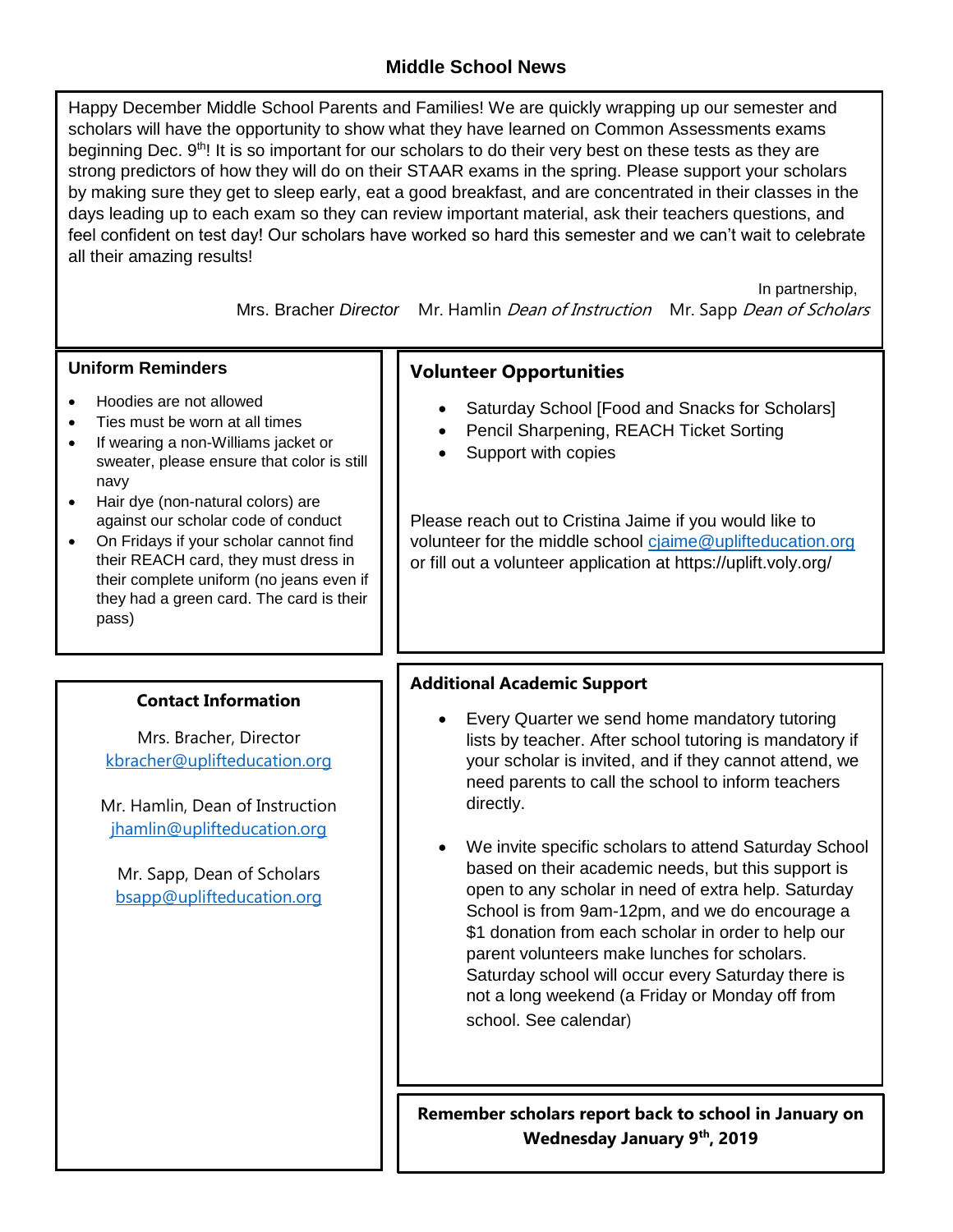#### **College March**

December 6<sup>th</sup> we will celebrate our senior scholars sending their college applications. The march will begin at 8:30 am in the secondary gym.

### **Testing Time**

We have testing coming up in December! It is important scholars get their rest and a good breakfast prior to testing. Please contact Dean Wessinger if you have any questions.

- Monday, December 9th- English 1 EOC retest/ CA 2 tests
- Tuesday, December 10th Algebra 1 EOC retest/ CA 2 tests
- Wednesday, December 11th English 2 EOC retest/ CA 2 tests
- Thursday, December 12th EOC Biology and US History retest/ CA 2 tests
- Friday, December 13 ECC retest make-ups
- Monday, December 16-Wednesday, December 18 CA Tests/Finals

#### **Early Release**

Scholars will have half days starting on December  $17<sup>th</sup>$  through December  $20<sup>th</sup>$ . Dismissal will be at 12:30 pm. Winter break will be from Dec. 21<sup>st</sup> – Jan. 8<sup>th</sup>.

#### **Upcoming Dates for Parents-**

College March on Friday, December 6 Parents Invited

EOC Bootcamp for Retesters @8am on Saturday, December 7

IOC Bootcamp for Seniors Taking DP English Test @ 8am on Saturday, December 7

Holiday Celebrations on Thursday, December 19 Parent Volunteers Requested; contact Dean Wessinger if interested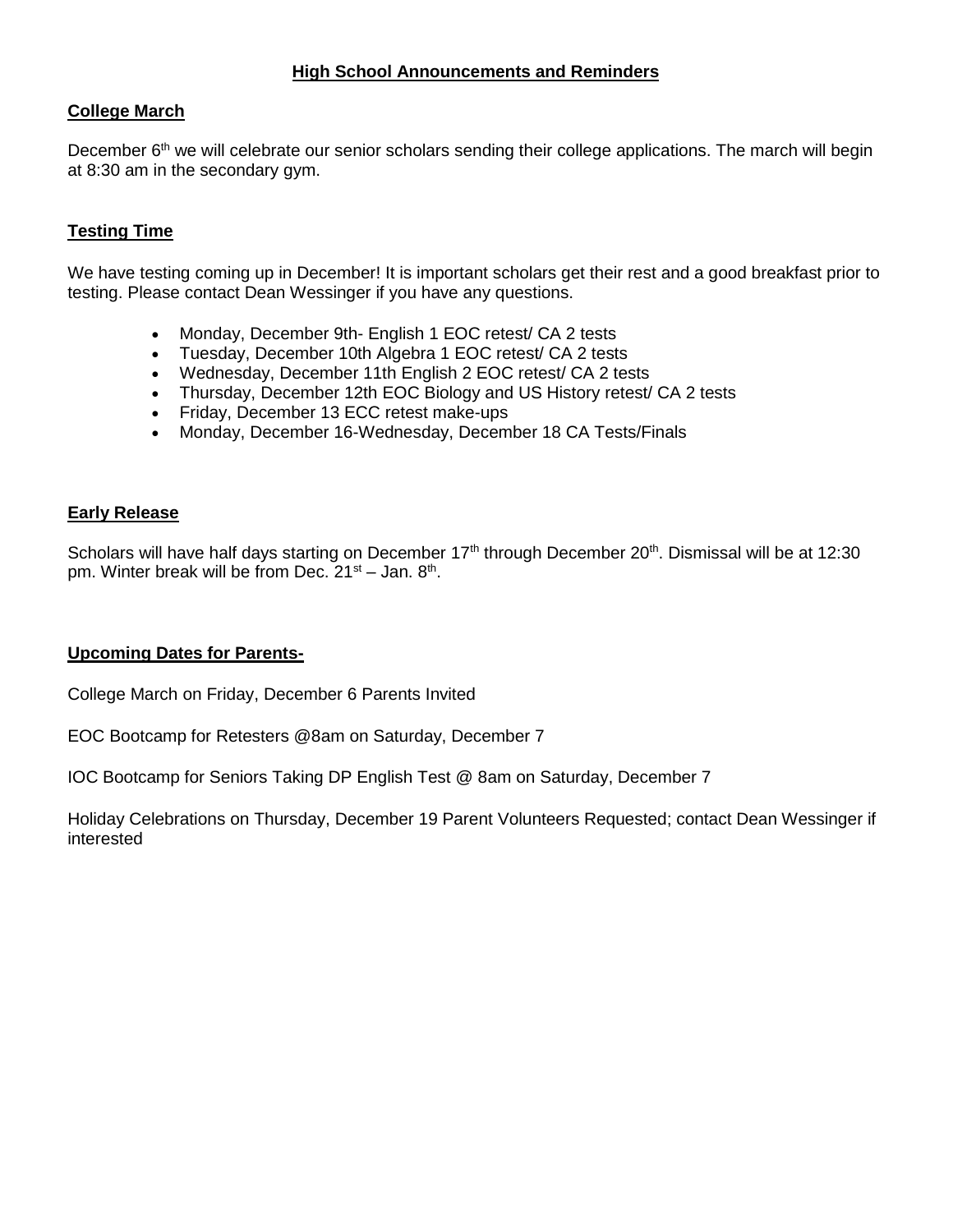

# **Uplift Williams Preparatory Boletín de K-12 Diciembre 2018**

#### **Contactar la Escuela** 214.276.0352

Marcar para Primaria 243198 Marcar para Secondaria 240000

## **Horas de la Escuela**

Lunes, Martes, Jueves, Verienes 7:30-4:30 pm Miércoles 7:30-2:30 pm

### **Línea de Carros**

Padres, por favor recuerden que todos los carros deben tener un numero de línea de carro. Si no tiene uno, pase por la recepcionista para obtener una copia. Los estudiantes tendrán medio días a partir del 16 de diciembre. Primaria saldrá a las 12pm y secundaria a las 12:30pm. Por favor haga arreglos para que su estudiante sea recogido en la línea de carros. Por favor, siga las reglas de nuestra línea para asegurar un proceso rápido y seguro.

# **2020-2021 Anuncios y recordatorios de solicitud y inscripción**

Las solicitudes abiertas para el año escolar 2020-2021 se iniciaron hasta el 1 de febrero. Las computadoras están disponibles en la escuela para que los padres envíen su solicitud.

Visitas a la escuela para nuevas familias son todos los miércoles a las 3 pm con cita. Comuníquese con Cristina Jaime al 214-276-0352 ext.243200 para hacer su cita.

# **Vacaciones de invierno**

20 de diciembre – 7 de enero Los estudiantes regresan a clase el 8 de enero.

¡Disfrute su descanso de invierno!

**Gracias! Cristina Jaime, Coordinadora de Inscripción de Enlace Comunitario, [cjaime@uplifteducation.org,](mailto:cjaime@uplifteducation.org) ext.**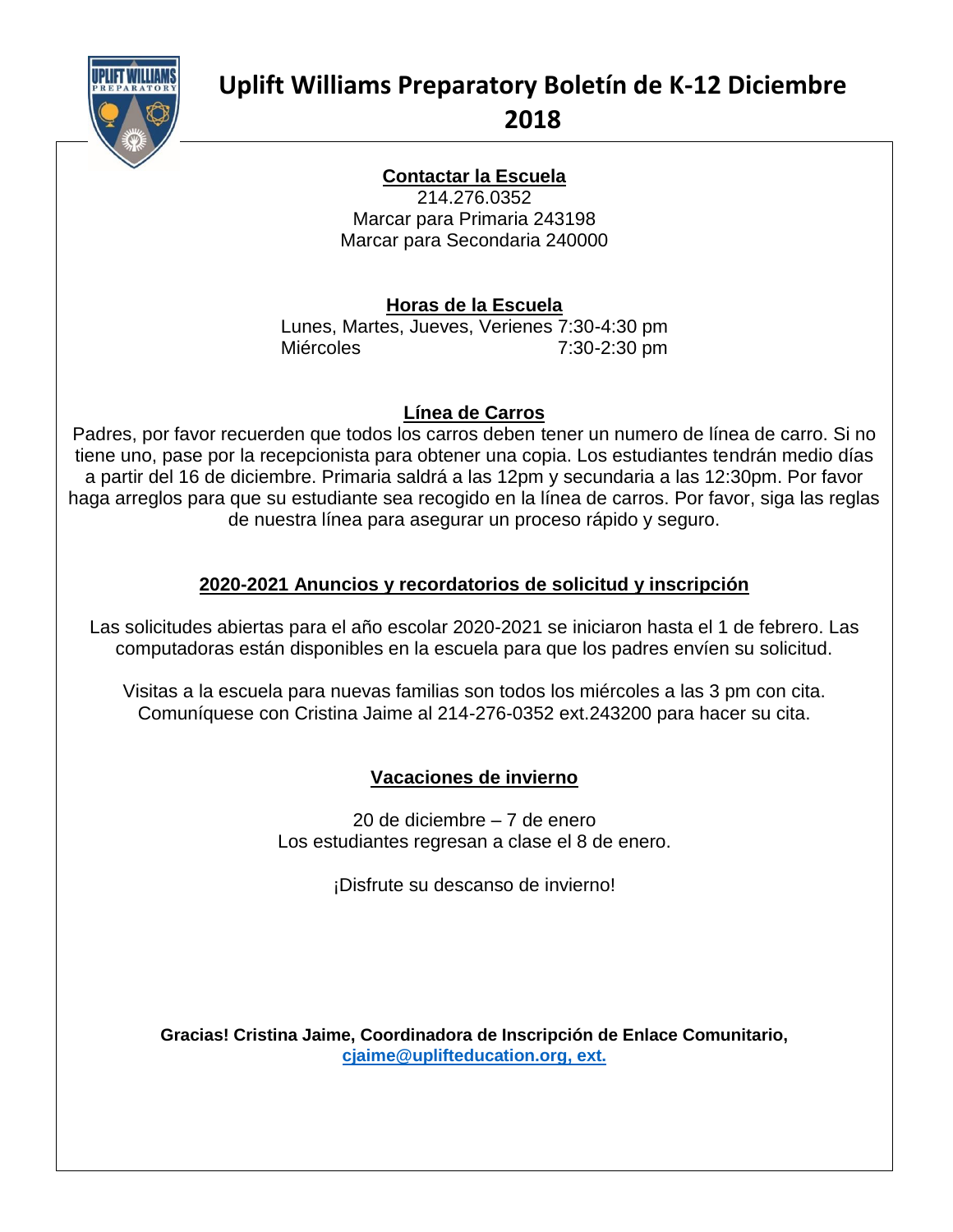#### **December 2019**

| <b>Sunday</b>   | <b>Monday</b>                                                                             | <b>Tuesday</b>          | Wednesday                                              | <b>Thursday</b>                                                                        | Friday                                          | <b>Saturday</b>                                  |
|-----------------|-------------------------------------------------------------------------------------------|-------------------------|--------------------------------------------------------|----------------------------------------------------------------------------------------|-------------------------------------------------|--------------------------------------------------|
| $\overline{1}$  | $\overline{2}$                                                                            | $\overline{\mathbf{3}}$ | $\overline{4}$                                         | $\overline{5}$<br><b>K-12 VIP</b><br><b>Williams MS</b><br>Feria de<br><b>Ciencias</b> | $6\overline{6}$<br>K-12 Marcha<br>de Colegio    | $\overline{7}$<br><b>MS</b> escuela<br>de sábado |
| 8               | $\overline{9}$<br>Common<br>Assessment<br>2 [Week of<br>Testing]                          | $\overline{10}$         | $\overline{11}$                                        | 12<br><b>PS Pictures</b><br>with Santa                                                 | 13<br><b>MS HW Hall</b><br>Concierto<br>de coro | 14<br><b>MS</b> escuela<br>de sábado             |
| $\overline{15}$ | $\overline{16}$<br><b>Medios días</b><br>toda la<br>semana para<br>estudiantes<br>de K-12 | 17                      | $\overline{18}$<br><b>PS Winter</b><br><b>Showcase</b> | 19                                                                                     | $\overline{20}$<br><b>Vacaciones</b>            | $\overline{21}$                                  |
| $\overline{22}$ | $\overline{23}$                                                                           | $\overline{24}$         | $\overline{25}$                                        | $\overline{26}$                                                                        | $\overline{27}$                                 | $\overline{28}$                                  |
| 29              | 30                                                                                        | $\overline{31}$         |                                                        |                                                                                        |                                                 |                                                  |
| 30              | 31                                                                                        |                         |                                                        |                                                                                        |                                                 |                                                  |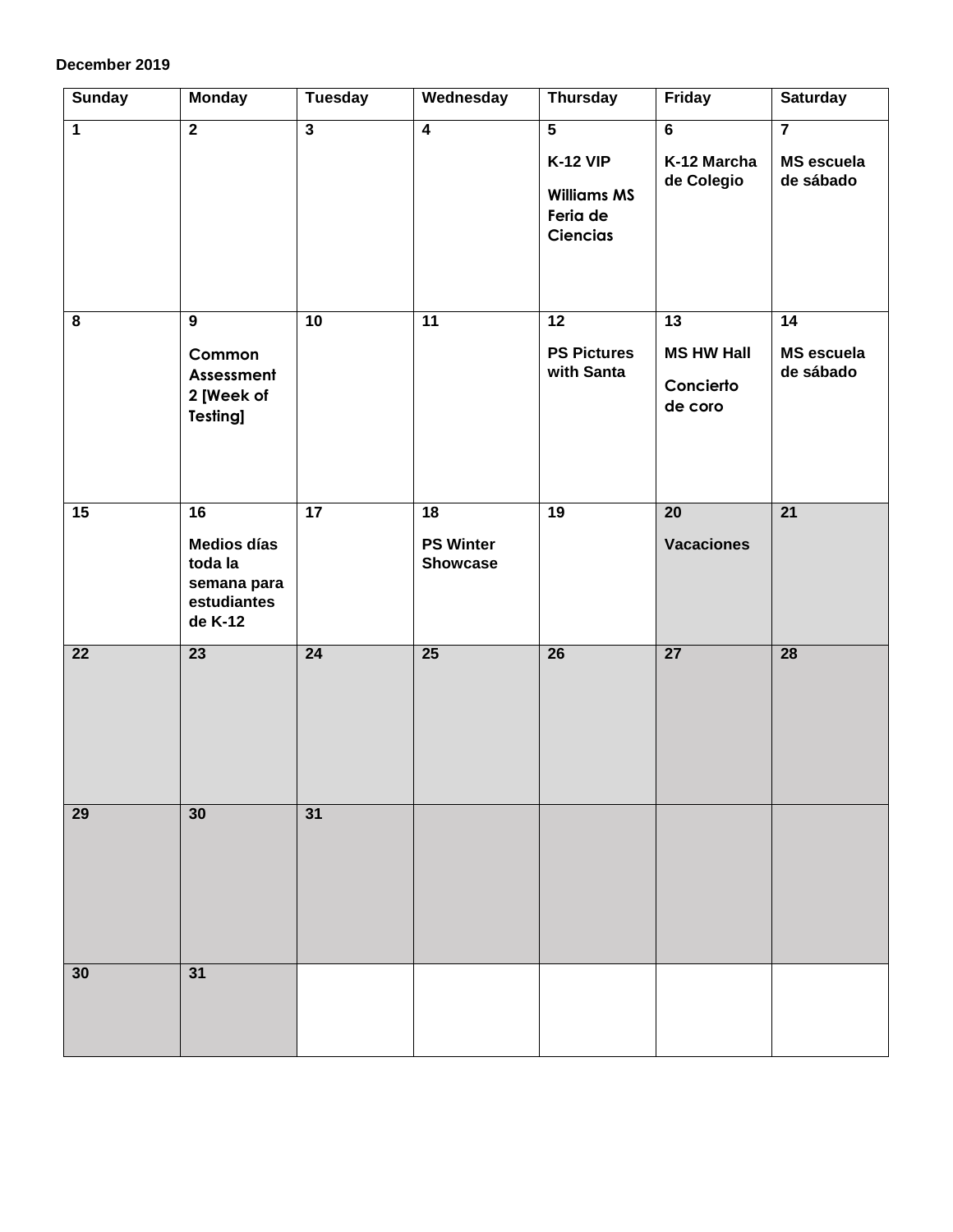#### **Vacaciones de invierno**

Nuestro último día de clases es el 19 de diciembre. Durante las vacaciones, asegúrese de que sus estudiantes estén trabajando en los programas de tecnología para el nivel e grado. Lectura y matemáticas son materiales importantes para que los estudiantes continúen practicando. Queremos que los estudiantes mantengan y aumenten sus habilidades durante las vacaciones.

### **Salida Temprana**

Del 16 al 19 de diciembre son días de salida temprana. Los maestros tienen sesiones de entrenamiento en esos días. Por favor haga arreglos para que su estudiante sea recogido en la fila de carros, ya que los maestros y el personal están en sesiones de entrenamiento y no va a ver nadie disponible para cuidar a su hijo/a.

### **Recordatorios de clima frio**

Ya que el clima frio esta sobre nosotros, asegúrese de que los nombres de los estudiantes estén en todos los abrigos, chaquetas y sudaderas para que se les pueden devolver los artículos cuando los dejen en la escuela. Por favor, recuerde que para que los estudiantes usen abrigos en el edificio, deben ser azul marino. Abrigos de otros colores se pedirá de quitarse entrando el edificio.

### **Holiday Fun**

La semana del 16 al 19 de diciembre será una semana de JEANS GRATUITO para todos los estudiantes. A continuación se muestra un calendario para los temas de navidad. Se anima a su alumno a participar en la diversión de la temporada navideña. Asegúrese de que los estudiantes usen zapatos regulares todos los días para mayor comodidad y seguridad.

\* El código de vestir para esta semana es SOLO para estudiantes de primaria. Si tiene hermanos en Jr High o High School, asegúrese de verificar cuáles son los requisitos de su código de vestir para esta semana.

| Monday 12/16 | Tuesday 12/17 | Wednesday 12/18 | Thursday 12/19        | Friday 12/20                                     |
|--------------|---------------|-----------------|-----------------------|--------------------------------------------------|
| Use ROJO y   | Use un        | Use su suéter o | DIA POLAR EXPRESS.    | iiiiNo hay                                       |
| <b>VERDE</b> | sombrero      | camisa navideña | Use su pijama con     | clases!!!!                                       |
|              | navideño      |                 | tenis. (No zapatos de |                                                  |
|              |               |                 | casa por favor)       | <i>iii</i> Feliz                                 |
|              |               |                 |                       | vacaciones!!!                                    |
|              |               |                 |                       | Nos vemos el<br>miércoles 8 de<br>enero de 2019. |
|              |               |                 |                       |                                                  |

### **Consejos y Recordatorios de Primaria**

Marcha de Colegio es el 6 de diciembre. Los estudiantes pueden usar jeans por \$1 y una camisa de colegio o universidad.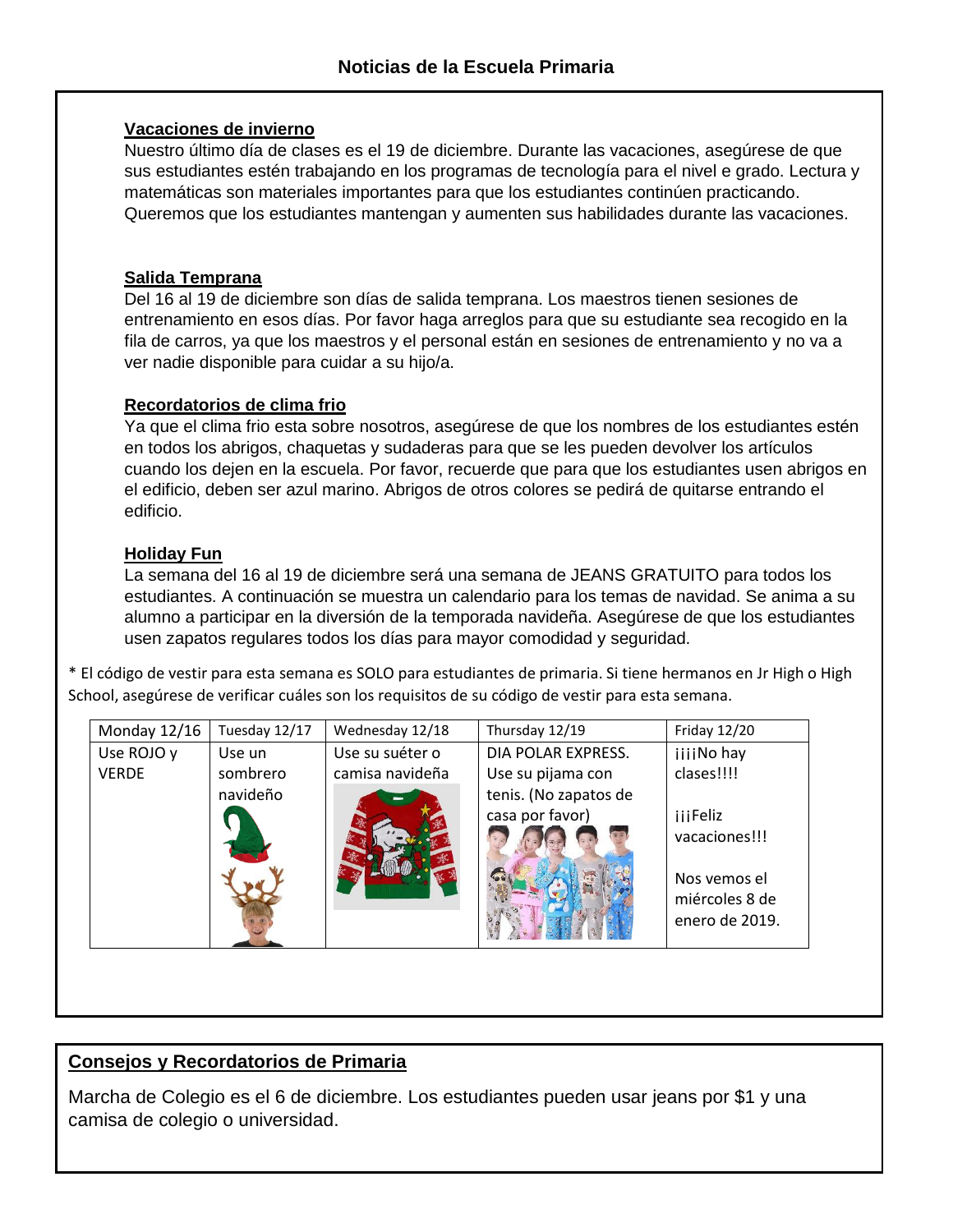### **Noticias de la escuela Intermedia**

¡Feliz diciembre padres y familias de la escuela intermedia! Estamos terminando nuestro semestre rápidamente y los estudiantes tendrán la oportunidad de mostrar lo que han aprendido en los exámenes de evaluaciones comunes a partir del 10 de diciembre. Es muy importante que nuestros estudiantes hagan lo mejor que puedan en estos exámenes, ya que son predictores de cómo lo harán en sus exámenes STAAR en la primavera. Por favor, apoye a sus estudiantes para que se duerman temprano, tomen un buen desayuno y se concentren en sus clases en los días previos a cada examen para que puedan revisar material importante, hacer preguntas a los maestros y sentirse seguros en el día del examen. ¡Nuestros alumnos han trabajado tan duro este semestre y no podemos esperar para celebrar todos sus resultados!

En asociación,

Sra. Bracher Directora Sra. Lee Decano de Instrucción Sra. Vander Linden Decana de Académicos

### **Recordatorios de Uniforme**

- Por favor solo zapatos completamente negros o blancos (color negro o blanco lo más posible, logos ok)
- Sudaderas de cremallera no está permitido. (Sudaderas de Williams están bien si están compradas a través de recaudación de fondos para atletismo.)
- Las corbatas deben de usarse todos los días.
- Chaquetas o suéter personales se pueden usar, debido que el color es azul marino

#### **Información de Contactos**

 Mrs. Bracher, Director [kbracher@uplifteducation.org](mailto:kbracher@uplifteducation.org)

Mr. Hamlin, Dean of Instruction [jhamlin@uplifteducation.org](mailto:jhamlin@uplifteducation.org)

Mr. Sapp, Dean of Scholars [bsapp@uplifteducation.org](mailto:bsapp@uplifteducation.org)

### **Oportunidades para voluntarios**

- Escuela de sábado (Snacks para los estudiantes)
- Afilado los lápices, clasificación de REACH tickets
- Soporte con copias

Comuníquese con Cristina Jaime si desea ser voluntario de la escuela intermedia [cjaime@uplifteducation.org](mailto:cjaime@uplifteducation.org) o complete una solicitud de voluntario en https://uplift.voly.org

### **Apoyo académico adicional**

- Cada trimestre enviamos a casa listas de tutoría obligatoria por parte del maestro. La tutoría después de la escuela es obligatoria si su estudiante es invitado, y si no pueden asistir, necesitamos que los padres llamen a la escuela para informar directamente a los maestros.
- Invitamos a alumnos específicos a asistir a la Escuela del Sábado según sus necesidades académicas, pero este apoyo está abierto a cualquier alumno que necesite ayuda adicional. La escuela de los sábados es de 9 am a 12 pm, y alentamos una donación de \$ 1 de cada estudiante para ayudar a nuestros padres voluntarios a preparar almuerzos para los estudiantes. La escuela del sábado se llevará a cabo todos los sábados, no hay un fin de semana largo (un viernes o un lunes de descanso de la escuela. Ver el calendario)

**Recuerde que los estudiantes regresan a clases el miércoles 8 de enero.**